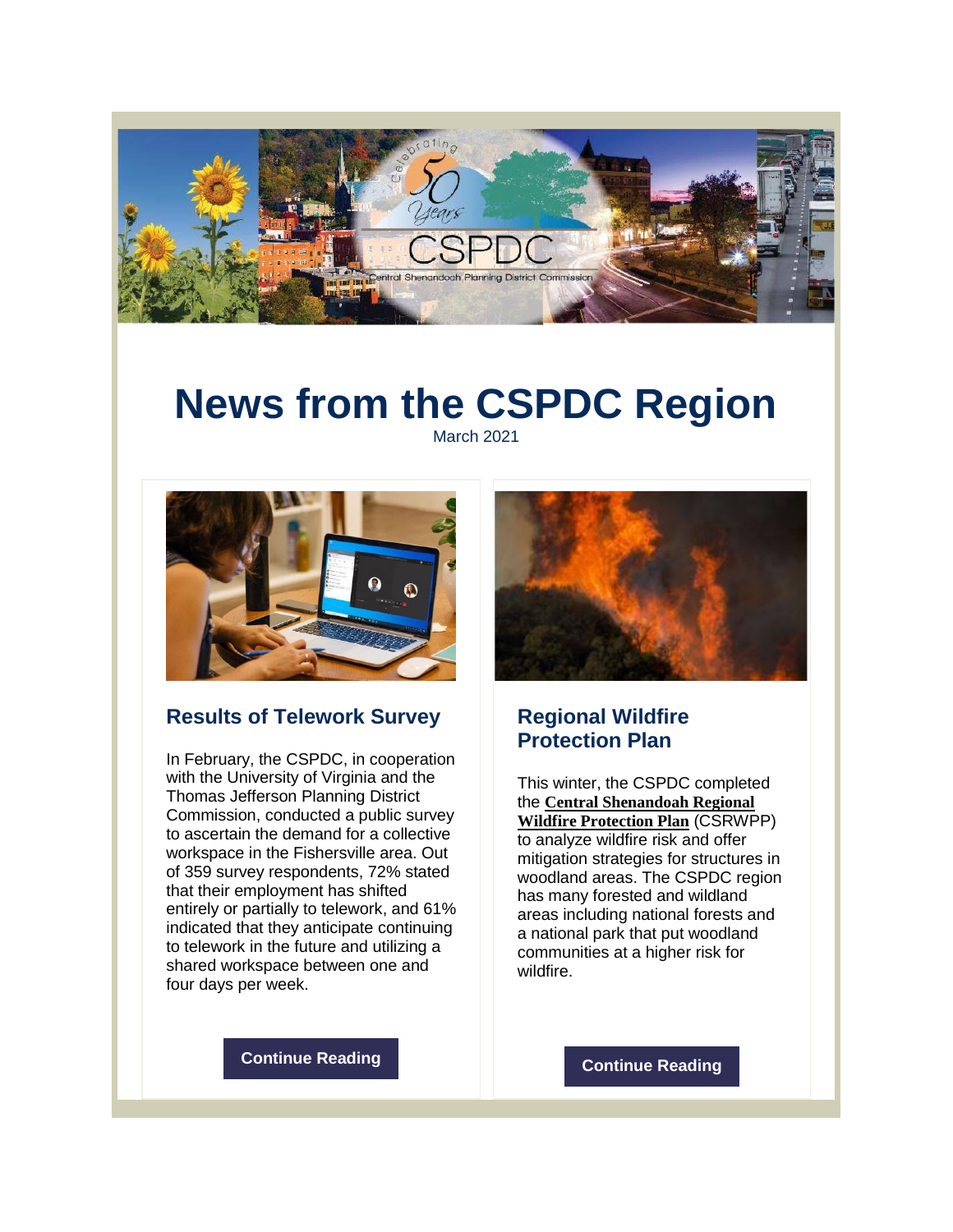#### **2020 Population Estimates Released**

The University of Virginia's Weldon Cooper Center released the July 1, 2020, Population Estimates for Virginia and its counties and independent cities at the end of January. This data is used by state and local government agencies in funding allocations and planning and budgeting. The CSPDC's estimated 2020 population was 303,916. Since the 2010 Census, the region's population has grown by 17,135 or 6.0%. Rockingham County and the City of Harrisonburg experienced the greatest growth from 2010 to 2020. Their populations increased 8.5% and 10.5%, respectively, to add 11,630 people to the CSPDC region. Virginia's population increased by 7.3% during the same time period. The Weldon Cooper Center will update its Population Estimates in the second half of 2021 to include the currently delayed 2020 Decennial Census Count data.

**View [Population](http://r20.rs6.net/tn.jsp?f=001EnfkOzo-s86T0GM6K6fqMsoiuGAPUbgvqO3VWSbcnSdBvYIXozkyyvcYC0bd3vqzAYvltUS7P8pbq5a7LS_7Lau5QNrraLd5IfgBGzz4pNKGHNaW-EbqtanYWmdCK47c2hub6KGruAF8e_XXv76cYW3LIp95eANY&c=qYY41t-WcTzYQUFA9ncFYFyH_sX7V0XjFOGTITNBBYKU9aww9Qw5Ag==&ch=WF3oZ6lfU84xdwKGTkgNvH7ri5CQVXBPsE7o2mwA-f06210DmnswfA==) Estimates on the CSPDC's Regional Data Center**



#### **Ag. Enterprise Center Feasibility Study Update**

In February, **[Agricultural](http://r20.rs6.net/tn.jsp?f=001EnfkOzo-s86T0GM6K6fqMsoiuGAPUbgvqO3VWSbcnSdBvYIXozkyyj_d5juoVueZpWPMyOrU8vDHedizKfJK5nHesyncfjDzQfZt7wxrVlZUTg1L2KgU2CZ2SYNym5S7SCz3zJu5Qfu9673EngxVgA==&c=qYY41t-WcTzYQUFA9ncFYFyH_sX7V0XjFOGTITNBBYKU9aww9Qw5Ag==&ch=WF3oZ6lfU84xdwKGTkgNvH7ri5CQVXBPsE7o2mwA-f06210DmnswfA==) Enterprise Center [Feasibility](http://r20.rs6.net/tn.jsp?f=001EnfkOzo-s86T0GM6K6fqMsoiuGAPUbgvqO3VWSbcnSdBvYIXozkyyj_d5juoVueZpWPMyOrU8vDHedizKfJK5nHesyncfjDzQfZt7wxrVlZUTg1L2KgU2CZ2SYNym5S7SCz3zJu5Qfu9673EngxVgA==&c=qYY41t-WcTzYQUFA9ncFYFyH_sX7V0XjFOGTITNBBYKU9aww9Qw5Ag==&ch=WF3oZ6lfU84xdwKGTkgNvH7ri5CQVXBPsE7o2mwA-f06210DmnswfA==) Study** consultant New Venture Advisors, presented a recommended operating model to the CSPDC and Study Team. The preferred model will continue to be evaluated throughout the duration of the study that is scheduled to complete in May. The model's concept is to build a centralized agricultural facility and commercial kitchen that supports farmers, entrepreneurs, and



#### **CDBG Grant Applications**

The Virginia **Community [Development](http://r20.rs6.net/tn.jsp?f=001EnfkOzo-s86T0GM6K6fqMsoiuGAPUbgvqO3VWSbcnSdBvYIXozkyylNWuYNTPe-_fAiYGc3RrEoQ5JZnsVIeOoaai4R2oSs_g4FMSLnoY3jysq-EadlxaS1JOj2xYcVHprPrHENQjmUt6ttuL0bp98RF6Btw9XJIAIFpFeaoVVLynizeyaM2FzDr_-j0FkwYE35eqLQqZN0=&c=qYY41t-WcTzYQUFA9ncFYFyH_sX7V0XjFOGTITNBBYKU9aww9Qw5Ag==&ch=WF3oZ6lfU84xdwKGTkgNvH7ri5CQVXBPsE7o2mwA-f06210DmnswfA==) Block [Grant](http://r20.rs6.net/tn.jsp?f=001EnfkOzo-s86T0GM6K6fqMsoiuGAPUbgvqO3VWSbcnSdBvYIXozkyylNWuYNTPe-_fAiYGc3RrEoQ5JZnsVIeOoaai4R2oSs_g4FMSLnoY3jysq-EadlxaS1JOj2xYcVHprPrHENQjmUt6ttuL0bp98RF6Btw9XJIAIFpFeaoVVLynizeyaM2FzDr_-j0FkwYE35eqLQqZN0=&c=qYY41t-WcTzYQUFA9ncFYFyH_sX7V0XjFOGTITNBBYKU9aww9Qw5Ag==&ch=WF3oZ6lfU84xdwKGTkgNvH7ri5CQVXBPsE7o2mwA-f06210DmnswfA==)** (CDBG) Program provides funding to local government's to address critical community development needs, including housing, infrastructure, and economic development. The goal of the CDBG Program is to improve the economic, social, and physical environments in communities through implementation of activities which primarily benefit low- and moderate -income persons, prevent or eliminate slums and blighting conditions, or meet urgent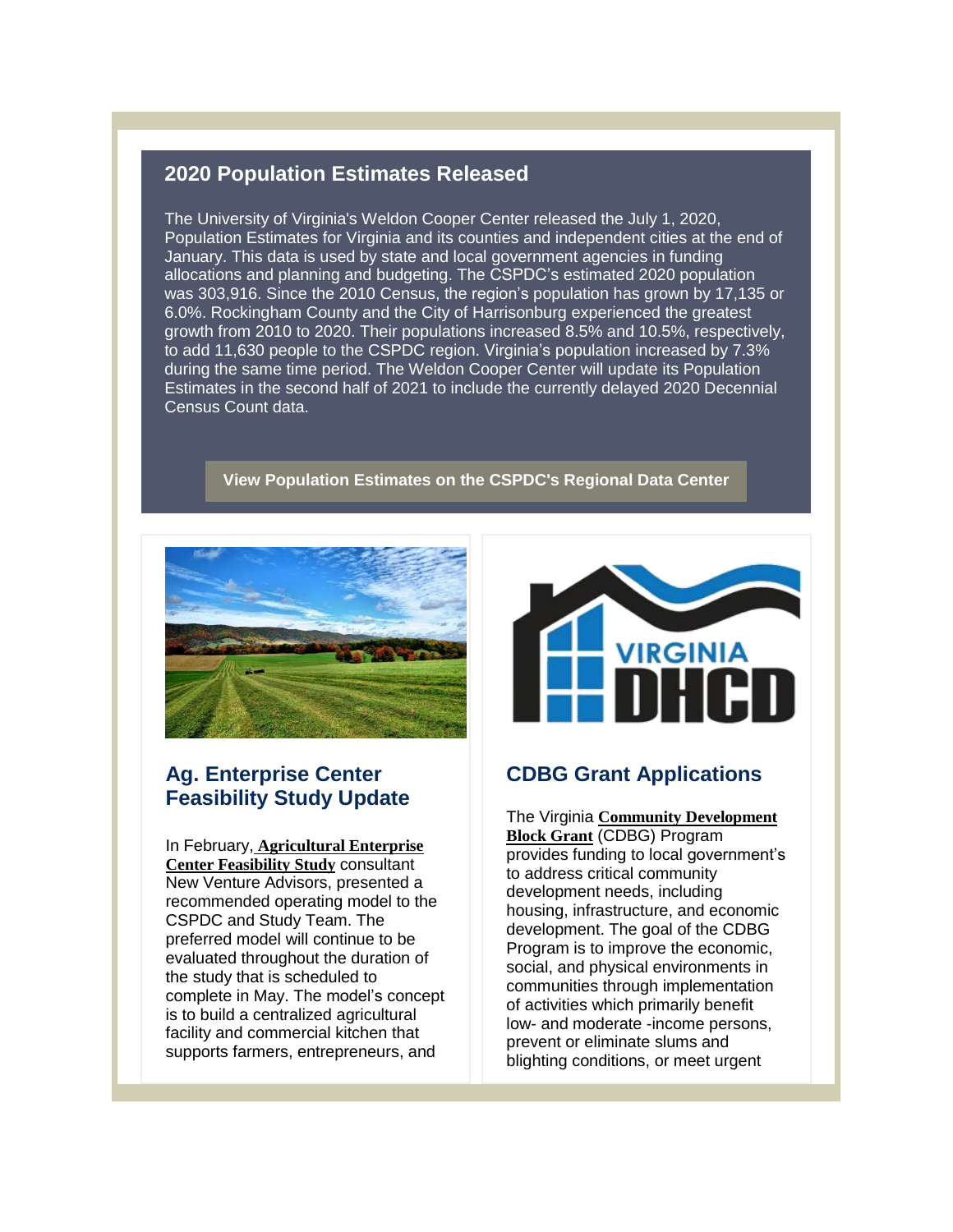agricultural enterprises in the Central Shenandoah Valley.

**[Continue](http://r20.rs6.net/tn.jsp?f=001EnfkOzo-s86T0GM6K6fqMsoiuGAPUbgvqO3VWSbcnSdBvYIXozkyylNWuYNTPe-_-T-qN88EbAqROdxtN_TnSURMvvYNMZanawzojlzoRvyP1RifvJxoIr1t5RXLWzLyvCPLoIAEWJGkKhTTy2iRWJZ1toS9aPsvKUyXC8x3tgvkHIrIcdp6HJop712-CcsF_qZEXYP5yCAcuv-b6x9cBwhPkjEDyslk_M3OYpTyApc=&c=qYY41t-WcTzYQUFA9ncFYFyH_sX7V0XjFOGTITNBBYKU9aww9Qw5Ag==&ch=WF3oZ6lfU84xdwKGTkgNvH7ri5CQVXBPsE7o2mwA-f06210DmnswfA==) Reading**



#### **Fitzgerald to Serve on Governor's Vaccine Committee**

Timothy Fitzgerald, Augusta County Administrator, has been asked to serve on the Governor's Local Government Covid-19 Vaccine Distribution Committee. The Committee, made up of a small group of Chief Administrative Officers from around the state, will meet to discuss strategies to increase the rate of Covid-19 vaccinations in the Commonwealth and offer input on what is working and what challenges are being experienced related to the vaccination efforts in each region. Mr. Fitzgerald will be representing the local governments in the Central Shenandoah region.

needs which threaten the welfare of citizens.

**[Continue](http://r20.rs6.net/tn.jsp?f=001EnfkOzo-s86T0GM6K6fqMsoiuGAPUbgvqO3VWSbcnSdBvYIXozkyylNWuYNTPe-_-nXdBt1ux-J2CtM0pPhiX7Z2vMHyH_ED3eqnGgYnhIQIYqwHFOg3ShpHHkShizdvnThBwlh3PmBSYhwwJAlQ32moH7KlSBsTWxGBo580VfswddmA_XhoINGj9jsistvZhMOMEAFSj7E=&c=qYY41t-WcTzYQUFA9ncFYFyH_sX7V0XjFOGTITNBBYKU9aww9Qw5Ag==&ch=WF3oZ6lfU84xdwKGTkgNvH7ri5CQVXBPsE7o2mwA-f06210DmnswfA==) Reading**



#### **New CSPDC Transportation Planner Hired**

The CSPDC is pleased to welcome Manas Ranjan as a member of the transportation planning team. Manas recently graduated from Rutgers University with a Master's in City and Regional Planning. While studying at Rutgers, he worked for the Voorhees Transportation Center designing bicycle routes for cities in New Jersey. Before coming to the U.S., he trained as an architect and worked as an Urban Designer. Manas will support the work of the **[Harrisonburg-Rockingham](http://r20.rs6.net/tn.jsp?f=001EnfkOzo-s86T0GM6K6fqMsoiuGAPUbgvqO3VWSbcnSdBvYIXozkyykTtvXo4JbEuHJzBzbZeXSVPXrEvkLlvLldTQ4rzD2G16mtREZQ9Zr406lUl5G_k-sQsSLxvC2P_sInKT7Nw9SyqUHfQPxlWtQ==&c=qYY41t-WcTzYQUFA9ncFYFyH_sX7V0XjFOGTITNBBYKU9aww9Qw5Ag==&ch=WF3oZ6lfU84xdwKGTkgNvH7ri5CQVXBPsE7o2mwA-f06210DmnswfA==) [Metropolitan](http://r20.rs6.net/tn.jsp?f=001EnfkOzo-s86T0GM6K6fqMsoiuGAPUbgvqO3VWSbcnSdBvYIXozkyykTtvXo4JbEuHJzBzbZeXSVPXrEvkLlvLldTQ4rzD2G16mtREZQ9Zr406lUl5G_k-sQsSLxvC2P_sInKT7Nw9SyqUHfQPxlWtQ==&c=qYY41t-WcTzYQUFA9ncFYFyH_sX7V0XjFOGTITNBBYKU9aww9Qw5Ag==&ch=WF3oZ6lfU84xdwKGTkgNvH7ri5CQVXBPsE7o2mwA-f06210DmnswfA==) Planning**

**[Organization](http://r20.rs6.net/tn.jsp?f=001EnfkOzo-s86T0GM6K6fqMsoiuGAPUbgvqO3VWSbcnSdBvYIXozkyykTtvXo4JbEuHJzBzbZeXSVPXrEvkLlvLldTQ4rzD2G16mtREZQ9Zr406lUl5G_k-sQsSLxvC2P_sInKT7Nw9SyqUHfQPxlWtQ==&c=qYY41t-WcTzYQUFA9ncFYFyH_sX7V0XjFOGTITNBBYKU9aww9Qw5Ag==&ch=WF3oZ6lfU84xdwKGTkgNvH7ri5CQVXBPsE7o2mwA-f06210DmnswfA==)** (HRMPO) and the rural transportation planning programs.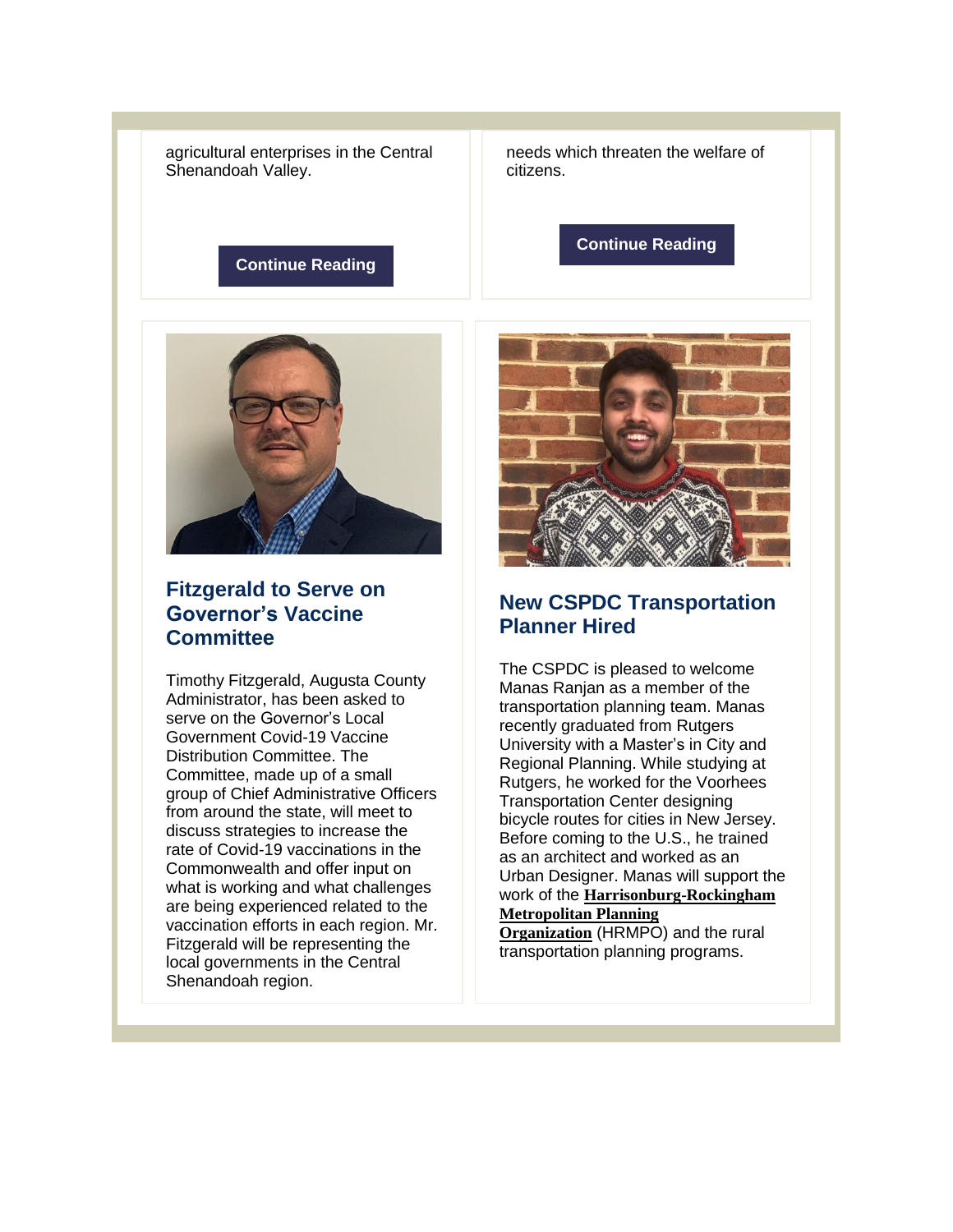

### **CSPDC Welcomes New Commissioners**

Ms. Laura Dent was appointed to the CSPDC Commission to represent the City of Harrisonburg. She replaces Mr. Sal Romero, who has served since 2019. Ms. Dent is an Adjunct Professor at James Madison University (JMU) and is a freelance technical writer. She has resided in the City of Harrisonburg for 14 years.

Mr. Dewey Ritchie was appointed to the CSPDC Commission to represent Rockingham County. He replaces Mr. Brent Trumbo, who has served since 2020. Mr. Ritchie, a long-time resident of Rockingham County, retired after serving 39 years as a deputy sheriff in Rockingham County.



## **Buena Vista Hires New City Manager**

Jason L. Tyree was appointed as Buena Vista's new City Manager beginning March 15, 2021. He grew up in Amherst County and served as the Town Manager for the Town of Buchanan, Virginia for the past three years. Mr. Tyree has a Bachelor's Degree in Business Administration from Liberty University and a Master's Certificate in Local Government Management from Virginia Tech. Mr. Tyree will succeed Jay Scudder, Buena Vista's City Manager for the past seven years.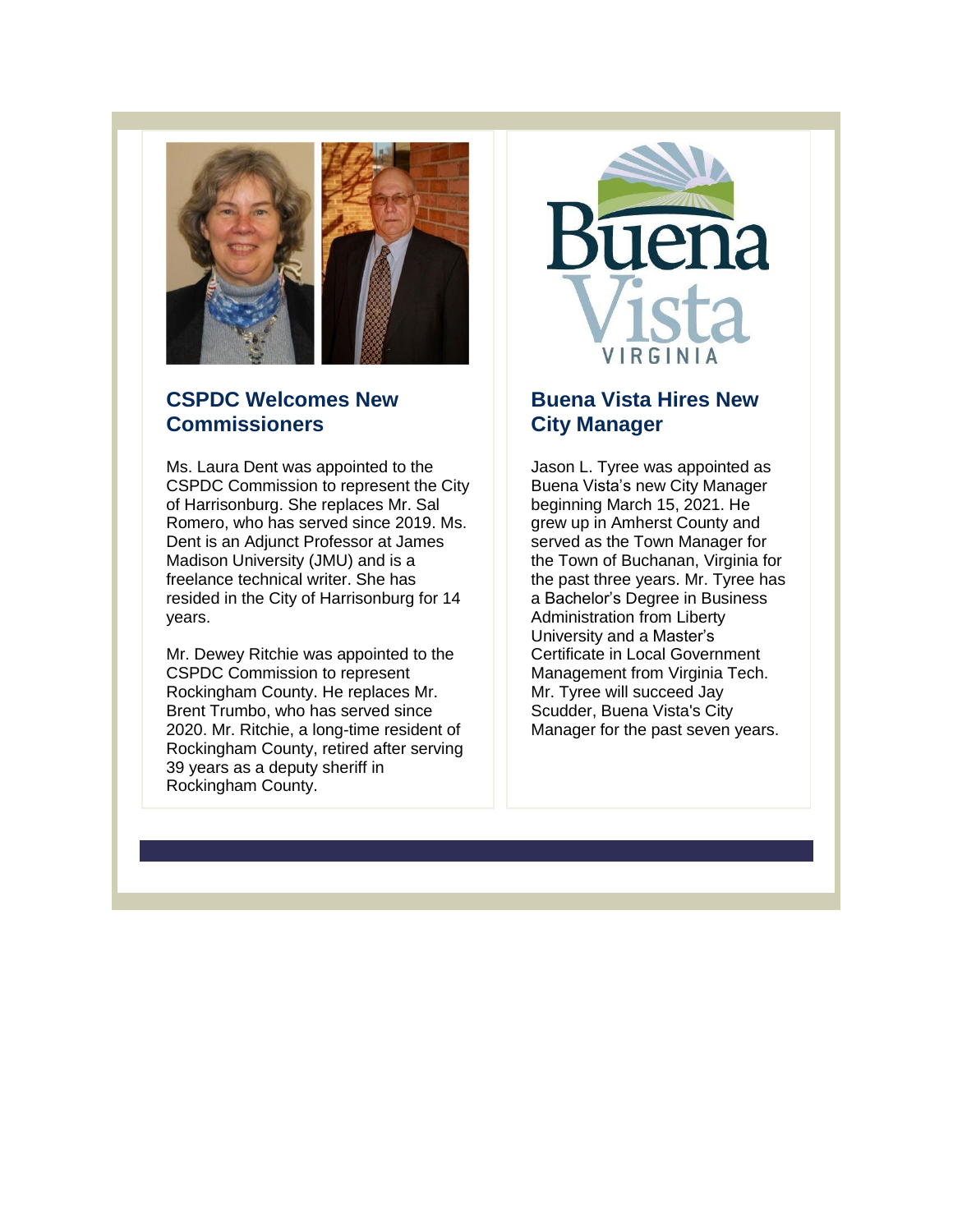

CSPDC staff member, Hunter Moore and her husband Joe welcomed the newest member of their family, Elliott Claude Moore on February 26. Elliott was 6lbs 12oz and 19.5 inches at birth.

# **CSPDC Resources:**

*NEW INFORMATION!* **[COVID-19](http://r20.rs6.net/tn.jsp?f=001EnfkOzo-s86T0GM6K6fqMsoiuGAPUbgvqO3VWSbcnSdBvYIXozkyysZNkYPQciFHC3eXsvGEzS9TZRgbEll5Iduwb4dXWb_NQ_jbBbk_Z3nXmVIdNzhS08M6QdvfgNxus_F1ugOiIcSsv7UhHwCNjtNtk0ynv6NZRtDd8LmWwvw=&c=qYY41t-WcTzYQUFA9ncFYFyH_sX7V0XjFOGTITNBBYKU9aww9Qw5Ag==&ch=WF3oZ6lfU84xdwKGTkgNvH7ri5CQVXBPsE7o2mwA-f06210DmnswfA==) Recovery [Dashboard](http://r20.rs6.net/tn.jsp?f=001EnfkOzo-s86T0GM6K6fqMsoiuGAPUbgvqO3VWSbcnSdBvYIXozkyysZNkYPQciFHC3eXsvGEzS9TZRgbEll5Iduwb4dXWb_NQ_jbBbk_Z3nXmVIdNzhS08M6QdvfgNxus_F1ugOiIcSsv7UhHwCNjtNtk0ynv6NZRtDd8LmWwvw=&c=qYY41t-WcTzYQUFA9ncFYFyH_sX7V0XjFOGTITNBBYKU9aww9Qw5Ag==&ch=WF3oZ6lfU84xdwKGTkgNvH7ri5CQVXBPsE7o2mwA-f06210DmnswfA==)**

**Virtual [Engagement](http://r20.rs6.net/tn.jsp?f=001EnfkOzo-s86T0GM6K6fqMsoiuGAPUbgvqO3VWSbcnSdBvYIXozkyyqCwzYRdugun2bJGllHt8msQ8jmM-4iiDxYWbHJh2tsTBmzP--a6SiAV2ADmOTBQ_MLz-wLtf-Lr_g_0ldlg-SV59yOU4ZJvcUJEDl-ed1TZhFko_X6jngthLtJGNaRsn71Ax4kBqF8ujDt8xB-Io0Izk5pqzE05Eg==&c=qYY41t-WcTzYQUFA9ncFYFyH_sX7V0XjFOGTITNBBYKU9aww9Qw5Ag==&ch=WF3oZ6lfU84xdwKGTkgNvH7ri5CQVXBPsE7o2mwA-f06210DmnswfA==) Resource**

**[Regional](http://r20.rs6.net/tn.jsp?f=001EnfkOzo-s86T0GM6K6fqMsoiuGAPUbgvqO3VWSbcnSdBvYIXozkyykXP_0C8mzkA1L-pbwpAEIqMtW0Y8XlmaO6oJMVDZIeppRWsGcjXrF6e7ydnIhE122m9Un6jeRSVGpkEnqAbyLgn2BUZs4pqlUjY-7-4UF75&c=qYY41t-WcTzYQUFA9ncFYFyH_sX7V0XjFOGTITNBBYKU9aww9Qw5Ag==&ch=WF3oZ6lfU84xdwKGTkgNvH7ri5CQVXBPsE7o2mwA-f06210DmnswfA==) Facts & Figures**

**[Regional](http://r20.rs6.net/tn.jsp?f=001EnfkOzo-s86T0GM6K6fqMsoiuGAPUbgvqO3VWSbcnSdBvYIXozkyyvcYC0bd3vqz-GeWyt2SxsdxpvrhQvCG21eG3p0nx4zXgH8ufXovnm5WOCtBwypr9iDXdlBThZiUDbOPcrkYvmoqTIv5c1MZeL9Ljpzdxigz&c=qYY41t-WcTzYQUFA9ncFYFyH_sX7V0XjFOGTITNBBYKU9aww9Qw5Ag==&ch=WF3oZ6lfU84xdwKGTkgNvH7ri5CQVXBPsE7o2mwA-f06210DmnswfA==) Plans**

**[Regional](http://r20.rs6.net/tn.jsp?f=001EnfkOzo-s86T0GM6K6fqMsoiuGAPUbgvqO3VWSbcnSdBvYIXozkyyvcYC0bd3vqzAYvltUS7P8pbq5a7LS_7Lau5QNrraLd5IfgBGzz4pNKGHNaW-EbqtanYWmdCK47c2hub6KGruAF8e_XXv76cYW3LIp95eANY&c=qYY41t-WcTzYQUFA9ncFYFyH_sX7V0XjFOGTITNBBYKU9aww9Qw5Ag==&ch=WF3oZ6lfU84xdwKGTkgNvH7ri5CQVXBPsE7o2mwA-f06210DmnswfA==) Data Center**

**FY 2020 Year in [Review](http://r20.rs6.net/tn.jsp?f=001EnfkOzo-s86T0GM6K6fqMsoiuGAPUbgvqO3VWSbcnSdBvYIXozkyyqkn6aN4vvznKoNbnRgcVx6AfcHg-erle7lYkfHIeC9Znj3SSiYCVGkdTNK4Huxwmez8c3KryiGz__XEerfGrzZJsJGYRLsh_cBHLmtvKAVehzKnkMB8r3FUGu8gUZGIdlgRGNsZAV_rPLRWQiPw7IW9UVDLgYr96QiYq8dHnxV4BSSza-RLswU=&c=qYY41t-WcTzYQUFA9ncFYFyH_sX7V0XjFOGTITNBBYKU9aww9Qw5Ag==&ch=WF3oZ6lfU84xdwKGTkgNvH7ri5CQVXBPsE7o2mwA-f06210DmnswfA==)**

**Central Shenandoah Planning District [Commission](http://r20.rs6.net/tn.jsp?f=001EnfkOzo-s86T0GM6K6fqMsoiuGAPUbgvqO3VWSbcnSdBvYIXozkyypjWOaqJA1XdCEvsoa9WYnVe2Ziok7_099wfMIyW82ec_oq5NCaiohXFHHd-71I2DrgmGMfcJ92M9AJODca-6mBJn312yAAptg==&c=qYY41t-WcTzYQUFA9ncFYFyH_sX7V0XjFOGTITNBBYKU9aww9Qw5Ag==&ch=WF3oZ6lfU84xdwKGTkgNvH7ri5CQVXBPsE7o2mwA-f06210DmnswfA==)** | **540-885-5174 [Email](mailto:kimberly@cspdc.org)** | **[Commissioners](http://r20.rs6.net/tn.jsp?f=001EnfkOzo-s86T0GM6K6fqMsoiuGAPUbgvqO3VWSbcnSdBvYIXozkyykXP_0C8mzkAjgzLNHEbNAHvnjACiLaq5SR91NiK_NUEsEuwcjetOgSJQ0a25g2SJqUF0SptM1llM85mYL2c6-bAYkkO7uQZycrXdGvb3d8UTVv6esp52LG9KGRZhWYFdg==&c=qYY41t-WcTzYQUFA9ncFYFyH_sX7V0XjFOGTITNBBYKU9aww9Qw5Ag==&ch=WF3oZ6lfU84xdwKGTkgNvH7ri5CQVXBPsE7o2mwA-f06210DmnswfA==)** | **[Staff](http://r20.rs6.net/tn.jsp?f=001EnfkOzo-s86T0GM6K6fqMsoiuGAPUbgvqO3VWSbcnSdBvYIXozkyykXP_0C8mzkAEf2NeQALZRmMSnwJo0Swxb_A4kVqjLDKZzD8ssM3UXVGcovd9Hsf5dlnuCFCnITEYuM5Hh-GBA7fYhxDBr_fYJu4NeUJ6FoMqnZQbo2fY_A9OaCP_wiQtqz1HVOtbpk2rnfkFgydTUX3eA98k0tqaoLzHdErhE2yJA0vhShzAAIjHCcaOXFuzGkzf8OjrZC6XlVjQ5Z3j7_Azcheraeb4ZTW5kY_vF6nAzBY8GankNs=&c=qYY41t-WcTzYQUFA9ncFYFyH_sX7V0XjFOGTITNBBYKU9aww9Qw5Ag==&ch=WF3oZ6lfU84xdwKGTkgNvH7ri5CQVXBPsE7o2mwA-f06210DmnswfA==)**

STAY CONNECTED: **[BRITE](http://r20.rs6.net/tn.jsp?f=001EnfkOzo-s86T0GM6K6fqMsoiuGAPUbgvqO3VWSbcnSdBvYIXozkyyg84asSEmTj_nOcjwbLxmOk-OIVhMOCZtOTyvMXORutIdfB_W7PTuSe8yFP0ZzNtYXggd5MiEf0GzlduCA3XB3MJxaiJ3Ci98Q==&c=qYY41t-WcTzYQUFA9ncFYFyH_sX7V0XjFOGTITNBBYKU9aww9Qw5Ag==&ch=WF3oZ6lfU84xdwKGTkgNvH7ri5CQVXBPsE7o2mwA-f06210DmnswfA==) Bus** | **Bike the [Valley](http://r20.rs6.net/tn.jsp?f=001EnfkOzo-s86T0GM6K6fqMsoiuGAPUbgvqO3VWSbcnSdBvYIXozkyykTtvXo4JbEuDHmKHXwE1flhZ7FS-KQUttW0ux8AKtgpx-_0H4TTp7luwba_ZjcYbMJY7rbjr6ekM6_8itCK-EiXiiIq2AyHew==&c=qYY41t-WcTzYQUFA9ncFYFyH_sX7V0XjFOGTITNBBYKU9aww9Qw5Ag==&ch=WF3oZ6lfU84xdwKGTkgNvH7ri5CQVXBPsE7o2mwA-f06210DmnswfA==)** | **[Fields](http://r20.rs6.net/tn.jsp?f=001EnfkOzo-s86T0GM6K6fqMsoiuGAPUbgvqO3VWSbcnSdBvYIXozkyypjWOaqJA1XdP_bzfJtsRdLB1AqzT6KWIhG-VDKbrih-2WvdJR7pm7BcQyKFRHm1Bc_9mKMf_qc8sE9rTCXymnRfqVfimK3ppQ==&c=qYY41t-WcTzYQUFA9ncFYFyH_sX7V0XjFOGTITNBBYKU9aww9Qw5Ag==&ch=WF3oZ6lfU84xdwKGTkgNvH7ri5CQVXBPsE7o2mwA-f06210DmnswfA==) of Gold** | **[SAWMPO](http://r20.rs6.net/tn.jsp?f=001EnfkOzo-s86T0GM6K6fqMsoiuGAPUbgvqO3VWSbcnSdBvYIXozkyykTtvXo4JbEut-zXoV4NQTzm87YnSZK-cMwfvWqfweNZw_tvv6ERpI0UEPDs1NfwCTeWoGVmw8OEXLOiJ9J5LW0cnsOuK3oLGA==&c=qYY41t-WcTzYQUFA9ncFYFyH_sX7V0XjFOGTITNBBYKU9aww9Qw5Ag==&ch=WF3oZ6lfU84xdwKGTkgNvH7ri5CQVXBPsE7o2mwA-f06210DmnswfA==)** | **[HRMPO](http://r20.rs6.net/tn.jsp?f=001EnfkOzo-s86T0GM6K6fqMsoiuGAPUbgvqO3VWSbcnSdBvYIXozkyynJEuwJxdp12yZG-i10kCTZyQFrFZj7z-nsUlewm929ED2IAx5Cf7Co3Yce52-j1c71BQMZmHfg-2vNQM2rQEI_enO83hoL6uA==&c=qYY41t-WcTzYQUFA9ncFYFyH_sX7V0XjFOGTITNBBYKU9aww9Qw5Ag==&ch=WF3oZ6lfU84xdwKGTkgNvH7ri5CQVXBPsE7o2mwA-f06210DmnswfA==)** | **[VAPDC](http://r20.rs6.net/tn.jsp?f=001EnfkOzo-s86T0GM6K6fqMsoiuGAPUbgvqO3VWSbcnSdBvYIXozkyyvelMOvnBy9vRDzpFcZhnegcb05eS5OVA-K50H5_t-MBOBYJZ9TcWKZM9ZdDWKjcHAT_RlB8wqqFNLJ8lOetrZk=&c=qYY41t-WcTzYQUFA9ncFYFyH_sX7V0XjFOGTITNBBYKU9aww9Qw5Ag==&ch=WF3oZ6lfU84xdwKGTkgNvH7ri5CQVXBPsE7o2mwA-f06210DmnswfA==)** | **[RideShare](http://r20.rs6.net/tn.jsp?f=001EnfkOzo-s86T0GM6K6fqMsoiuGAPUbgvqO3VWSbcnSdBvYIXozkyykTtvXo4JbEuqF7JjasAKpDpewRWJinP5P4tqZI9CBxH9Y1ALQ_tDsEe7I3WhbOMhcjY-64zPxf4Ub9rYvvVjWvPBQXxq65HYw==&c=qYY41t-WcTzYQUFA9ncFYFyH_sX7V0XjFOGTITNBBYKU9aww9Qw5Ag==&ch=WF3oZ6lfU84xdwKGTkgNvH7ri5CQVXBPsE7o2mwA-f06210DmnswfA==)** | **[SVP](http://r20.rs6.net/tn.jsp?f=001EnfkOzo-s86T0GM6K6fqMsoiuGAPUbgvqO3VWSbcnSdBvYIXozkyyvcYC0bd3vqzy5NGv-Pi7p-qePom3Xsy35TYdVzuUEjKjsAu9oY1Oq6TfvL7wf-Lpm9EWwTBwCj6ee1inPN70oR0ozGbMwrfpd71ePY7VYit&c=qYY41t-WcTzYQUFA9ncFYFyH_sX7V0XjFOGTITNBBYKU9aww9Qw5Ag==&ch=WF3oZ6lfU84xdwKGTkgNvH7ri5CQVXBPsE7o2mwA-f06210DmnswfA==)**